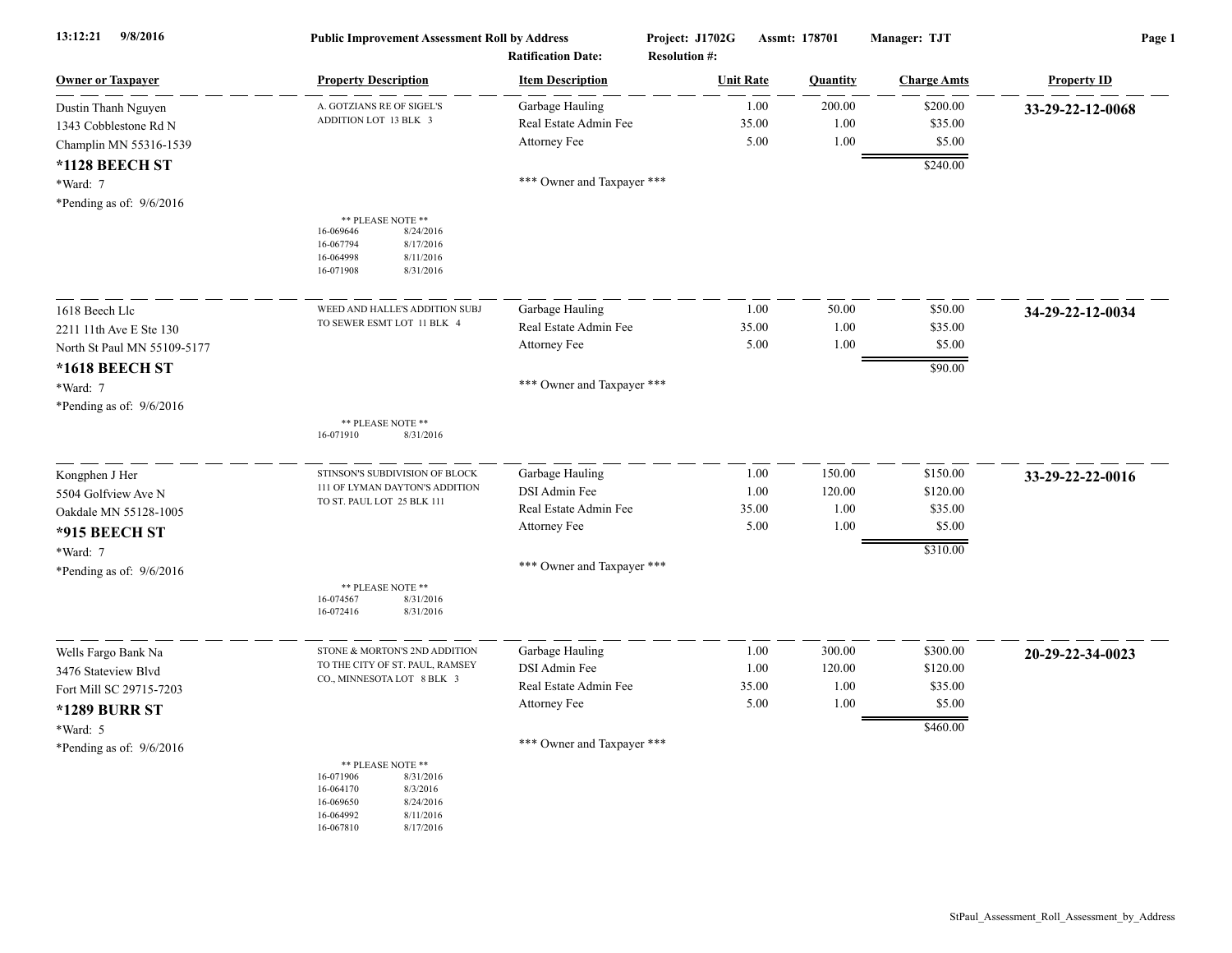| 13:12:21<br>9/8/2016                                            | <b>Public Improvement Assessment Roll by Address</b><br><b>Ratification Date:</b>                                                                  |                                                          | Project: J1702G<br>Assmt: 178701<br><b>Resolution #:</b> |                        | Manager: TJT                  | Page 2             |  |
|-----------------------------------------------------------------|----------------------------------------------------------------------------------------------------------------------------------------------------|----------------------------------------------------------|----------------------------------------------------------|------------------------|-------------------------------|--------------------|--|
| <b>Owner or Taxpayer</b>                                        | <b>Property Description</b>                                                                                                                        | <b>Item Description</b>                                  | <b>Unit Rate</b>                                         | Quantity               | <b>Charge Amts</b>            | <b>Property ID</b> |  |
| James J Marazzo<br>1072 Charles Ave<br>Saint Paul MN 55104-2617 | SIMONITSCH'S SUBDIVISION OF<br>BLOCK 11 & 14 OF HYDE PARK LOT<br>9 BLK 1                                                                           | Garbage Hauling<br>Real Estate Admin Fee<br>Attorney Fee | 1.00<br>35.00<br>5.00                                    | 250.00<br>1.00<br>1.00 | \$250.00<br>\$35.00<br>\$5.00 | 35-29-23-23-0155   |  |
| *1072 CHARLES AVE<br>*Ward: 1<br>*Pending as of: $9/6/2016$     |                                                                                                                                                    | *** Owner and Taxpayer ***                               |                                                          |                        | \$290.00                      |                    |  |
|                                                                 | ** PLEASE NOTE **<br>16-067793<br>8/17/2016<br>16-069648<br>8/24/2016<br>16-065149<br>8/11/2016<br>16-071916<br>8/31/2016<br>16-050173<br>8/3/2016 |                                                          |                                                          |                        |                               |                    |  |
| Marie N Robinson                                                | JOHN A. WEIDE'S SUBDIVISION OF                                                                                                                     | Garbage Hauling                                          | 1.00                                                     | 100.00                 | \$100.00                      | 24-29-23-43-0116   |  |
| 1236 Farrington St                                              | LOT 45 OF COTTAGE HOMES LOT 15                                                                                                                     | Real Estate Admin Fee                                    | 35.00                                                    | 1.00                   | \$35.00                       |                    |  |
| St Paul MN 55117-4808                                           |                                                                                                                                                    | Attorney Fee                                             | 5.00                                                     | 1.00                   | \$5.00                        |                    |  |
| *1236 FARRINGTON ST<br>*Ward: 5<br>*Pending as of: $9/6/2016$   |                                                                                                                                                    | *** Owner and Taxpayer ***                               |                                                          |                        | \$140.00                      |                    |  |
|                                                                 | ** PLEASE NOTE **<br>16-062492<br>8/3/2016<br>16-064995<br>8/11/2016                                                                               |                                                          |                                                          |                        |                               |                    |  |
| Lawrence W Aljets                                               | SMITHS SUBDIVISION OF BLOCK 12,                                                                                                                    | Garbage Hauling                                          | 1.00                                                     | 300.00                 | \$300.00                      | 36-29-23-23-0149   |  |
| 534 Van Buren Ave Unit 1                                        | STINSONS DIVISION OF ST. PAUL,<br>MINN. EX S 6O FT LOT 30 BLK 12                                                                                   | DSI Admin Fee                                            | 1.00                                                     | 120.00                 | \$120.00                      |                    |  |
| St Paul MN 55103-1537                                           |                                                                                                                                                    | Real Estate Admin Fee                                    | 35.00<br>5.00                                            | 1.00<br>1.00           | \$35.00<br>\$5.00             |                    |  |
| <b>*581 KENT ST</b>                                             |                                                                                                                                                    | Attorney Fee                                             |                                                          |                        |                               |                    |  |
| *Ward: 1<br>*Pending as of: $9/6/2016$                          | ** PLEASE NOTE **<br>8/3/2016<br>16-062977                                                                                                         | *** Owner and Taxpayer ***                               |                                                          |                        | \$460.00                      |                    |  |
|                                                                 | 16-071911<br>8/31/2016<br>8/11/2016<br>16-064988<br>16-067811<br>8/17/2016<br>16-069649<br>8/24/2016                                               |                                                          |                                                          |                        |                               |                    |  |
| Esso Properties Llc                                             | EVANS ADDITION TO THE CITY OF ST.                                                                                                                  | Garbage Hauling                                          | 1.00                                                     | 50.00                  | \$50.00                       | 29-29-22-12-0072   |  |
| 3328 E Lake St                                                  | PAUL LOT 21 BLK 4                                                                                                                                  | Real Estate Admin Fee                                    | 35.00                                                    | $1.00\,$               | \$35.00                       |                    |  |
| Minneapolis MN 55406-2032                                       |                                                                                                                                                    | Attorney Fee                                             | 5.00                                                     | 1.00                   | \$5.00                        |                    |  |
| *661 MAGNOLIA AVE E<br>*Ward: 6                                 |                                                                                                                                                    | *** Owner and Taxpayer ***                               |                                                          |                        | \$90.00                       |                    |  |
| *Pending as of: $9/6/2016$                                      | ** PLEASE NOTE **<br>16-062501<br>8/3/2016                                                                                                         |                                                          |                                                          |                        |                               |                    |  |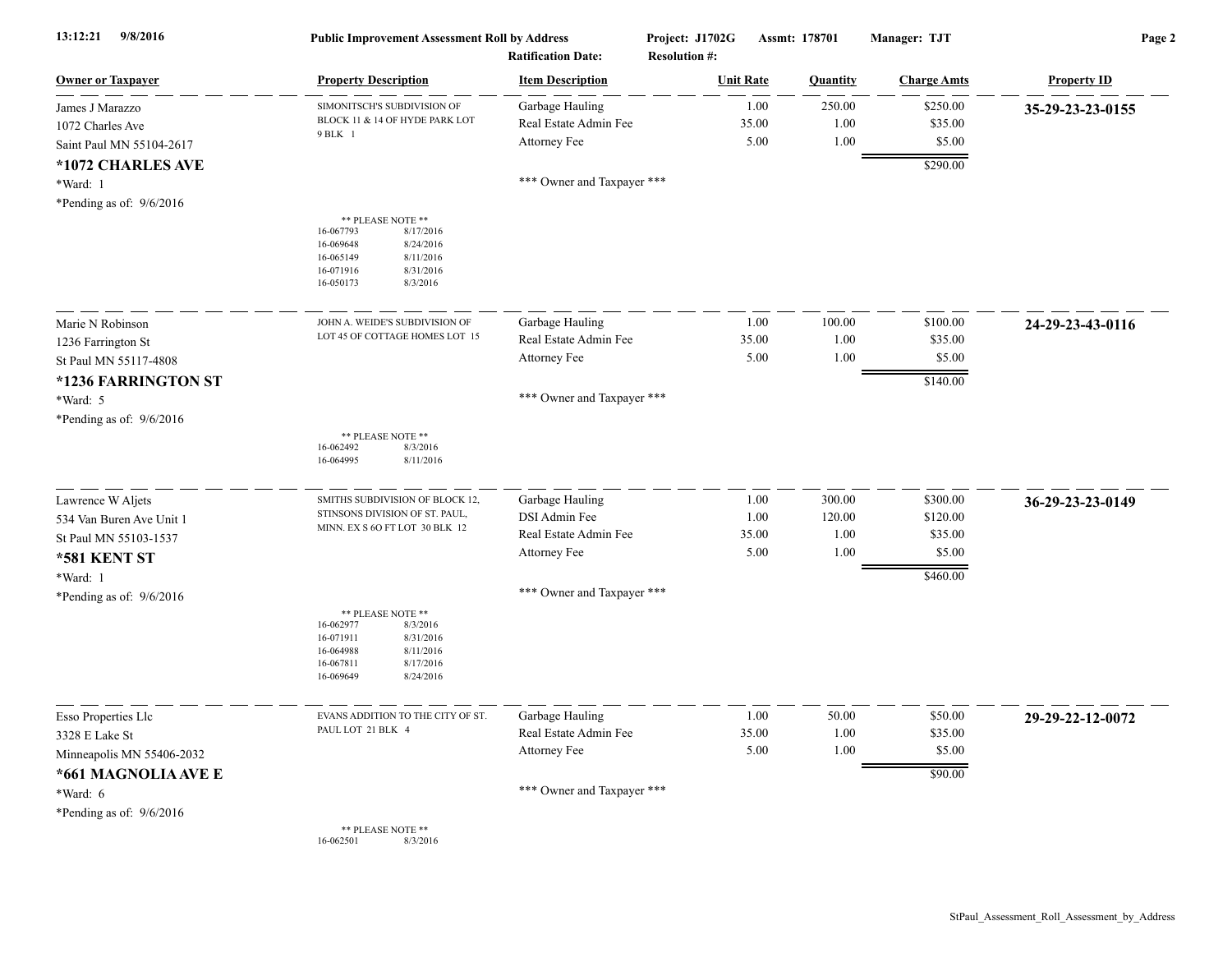| 13:12:21<br>9/8/2016         | <b>Public Improvement Assessment Roll by Address</b>                                                                      | <b>Ratification Date:</b>  | Project: J1702G<br><b>Resolution #:</b> | Assmt: 178701 | Manager: TJT       | Page 3             |
|------------------------------|---------------------------------------------------------------------------------------------------------------------------|----------------------------|-----------------------------------------|---------------|--------------------|--------------------|
| <b>Owner or Taxpayer</b>     | <b>Property Description</b>                                                                                               | <b>Item Description</b>    | <b>Unit Rate</b>                        | Quantity      | <b>Charge Amts</b> | <b>Property ID</b> |
| Oip 1235 Margaret Street Llc | A. GOTZIANS RE OF SIGEL'S                                                                                                 | Garbage Hauling            | 1.00                                    | 100.00        | \$100.00           | 33-29-22-11-0139   |
| Po Box 694                   | ADDITION LOT 30 BLK 31                                                                                                    | Real Estate Admin Fee      | 35.00                                   | 1.00          | \$35.00            |                    |
| Wayzata MN 55391-0694        |                                                                                                                           | Attorney Fee               | 5.00                                    | 1.00          | \$5.00             |                    |
| *1235 MARGARET ST            |                                                                                                                           |                            |                                         |               | \$140.00           |                    |
| *Ward: 7                     |                                                                                                                           | *** Owner and Taxpayer *** |                                         |               |                    |                    |
| *Pending as of: 9/6/2016     |                                                                                                                           |                            |                                         |               |                    |                    |
|                              | ** PLEASE NOTE **<br>16-074582<br>8/31/2016<br>16-071909<br>8/31/2016                                                     |                            |                                         |               |                    |                    |
| Robin Hobbs                  | OAK VILLE PARK LOTS 10 AND LOT                                                                                            | Garbage Hauling            | 1.00                                    | 600.00        | \$600.00           | 29-29-22-11-0010   |
| 783 Rose Ave                 | 11 BLK 13                                                                                                                 | Real Estate Admin Fee      | 35.00                                   | 1.00          | \$35.00            |                    |
| Saint Paul MN 55106-2537     |                                                                                                                           | Attorney Fee               | 5.00                                    | 1.00          | \$5.00             |                    |
| *783 ROSE AVE E              |                                                                                                                           |                            |                                         |               | \$640.00           |                    |
| *Ward: 6                     |                                                                                                                           | *** Owner and Taxpayer *** |                                         |               |                    |                    |
| *Pending as of: $9/6/2016$   |                                                                                                                           |                            |                                         |               |                    |                    |
|                              | ** PLEASE NOTE **<br>16-069645<br>8/24/2016<br>16-067796<br>8/17/2016<br>16-064997<br>8/11/2016<br>16-071907<br>8/31/2016 |                            |                                         |               |                    |                    |
| Bankers Trust Of Ca Trustee  | SYNDICATE NO. 1 ADDITION LOT 5                                                                                            | Garbage Hauling            | 1.00                                    | 200.00        | \$200.00           | 35-29-23-13-0183   |
| National Mortgage Company    | BLK 4                                                                                                                     | DSI Admin Fee              | 1.00                                    | 120.00        | \$120.00           |                    |
| 4041 Knight Arnold Rd        |                                                                                                                           | Real Estate Admin Fee      | 35.00                                   | 1.00          | \$35.00            |                    |
| Memphis TN 38118-2128        |                                                                                                                           | Attorney Fee               | 5.00                                    | 1.00          | \$5.00             |                    |
| *818 SHERBURNE AVE           |                                                                                                                           |                            |                                         |               | \$360.00           |                    |
| *Ward: 1                     |                                                                                                                           | *** Owner ***              |                                         |               |                    |                    |
| *Pending as of: $9/6/2016$   |                                                                                                                           |                            |                                         |               |                    |                    |
| Lawrence Walker              | SYNDICATE NO. 1 ADDITION LOT 5                                                                                            | *** Taxpayer ***           |                                         |               |                    | 35-29-23-13-0183   |
| Lawrence Walker Rev Trust    | BLK 4                                                                                                                     |                            |                                         |               |                    |                    |
| 629 St Anthony Ave           |                                                                                                                           |                            |                                         |               |                    |                    |
| St Paul MN 55104-4846        |                                                                                                                           |                            |                                         |               |                    |                    |
| *818 SHERBURNE AVE           |                                                                                                                           |                            |                                         |               |                    |                    |
| *Ward: 1                     |                                                                                                                           |                            |                                         |               |                    |                    |
| *Pending as of: $9/6/2016$   |                                                                                                                           |                            |                                         |               |                    |                    |
|                              | ** PLEASE NOTE **<br>16-069644<br>8/24/2016<br>16-065537<br>8/11/2016<br>16-067792<br>8/17/2016                           |                            |                                         |               |                    |                    |